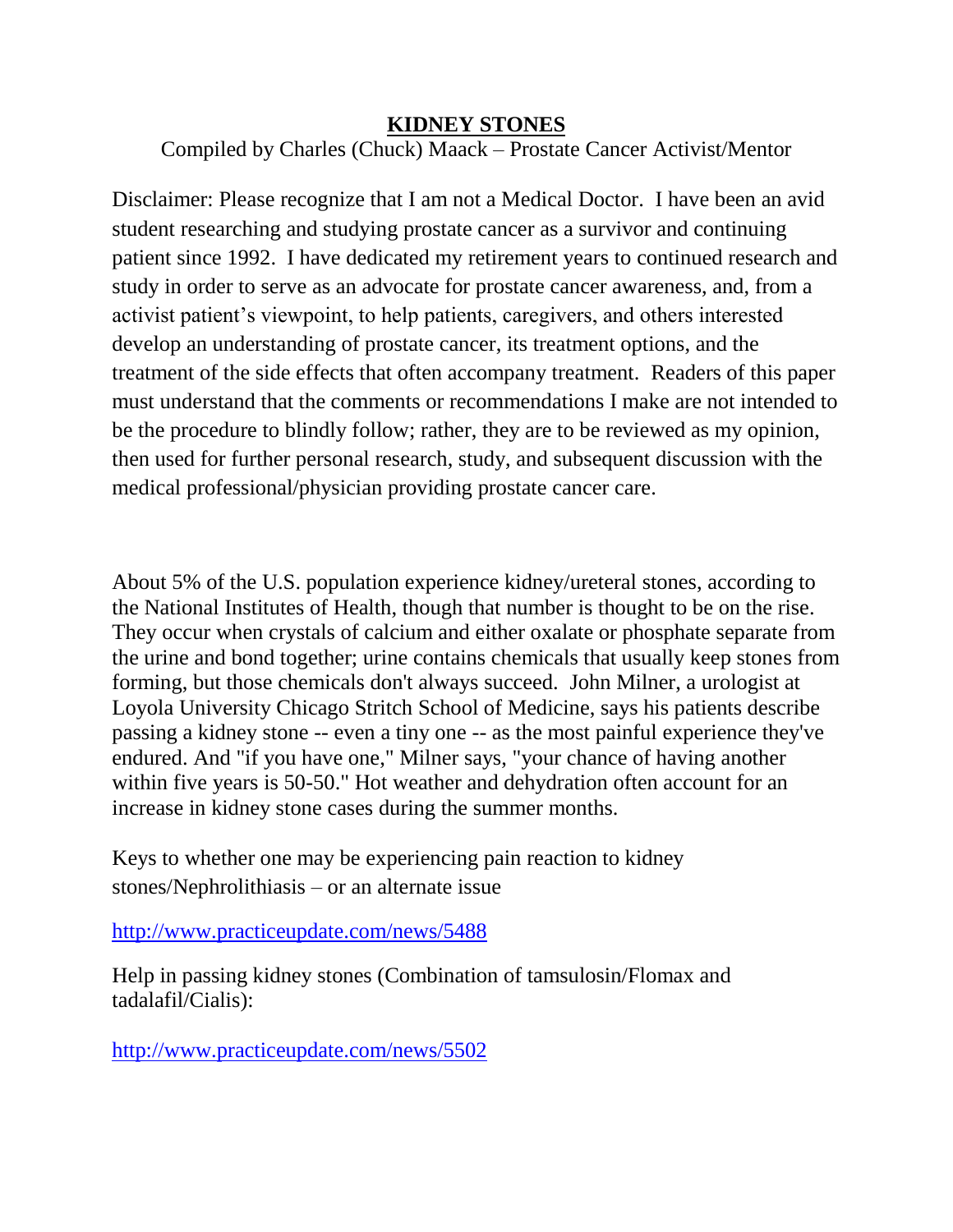Information in the below referenced study found that either tamsulosin or nifedipine were most commonly prescribed for those with a stone and both work similarly with one not considered any more effective than the other; the study also included placebo with the conclusion that even those on placebo passed their stone within a same time frame as those prescribed one of the foregoing medications:

## <http://tinyurl.com/h9uo32g>

Some tips to help you avoid the painful experience of kidney/ureteral stones are:

- Drink water: Plain water is always the best fluid to drink. Avoid mineral water, which can contain minerals that contribute to kidney stones.
- Avoid iced (and hot) tea: Tea contains high concentrations of oxalate, which contributes to kidney stones. Drink lemonade made from real lemons, not a powdered mix-the citrate in the lemons can actually help prevent kidney stones. To cut calories go ahead and use an artificial sweetener, none of which have been linked to kidney stones. However, don't confuse citrate with citric acid, or Vitamin C, and start popping supplements. "Vitamin C gets metabolized to oxalate" and can encourage kidney stones to form if you ingest too much. Other high-oxalate foods include spinach, chocolate, nuts and rhubarb.
- Go easy on the salt: Excess salt consumption have been linked to kidney stones.
- Watch your weight: Obesity has been linked to kidney stones.
- Eat ice cream: Contrary to popular belief, calcium does not promote kidney stone formation-it actually helps prevent it. So treat yourself to some ice cream (or a tall glass of milk) if the temperature soars.

Everything in moderation. The recommendations included are for those who experience kidney stones to consider. If milk or ice cream is a no-no for a health issue, then you eliminate that consideration.

Also, there is a correlation between kidney stones and osteoporosis. A patient should consider discussing this with his physician. If it is determined that it would be a good idea to have imaging done, Quantitative Computerized Tomography (QCT) Bone Mineral Density (BMD) imaging is recommended. QCT BMD is far superior in accuracy than the usual "standard" DEXA scan. Also, a urine test to determine bone resorption is recommended. This test is known as Pyrilinks-D Dpd deoxypyridinolene. Medicare does cover both the DEXA scan and Pyrilinks-D test, though if getting the QCT imaging, make sure the provider only states that